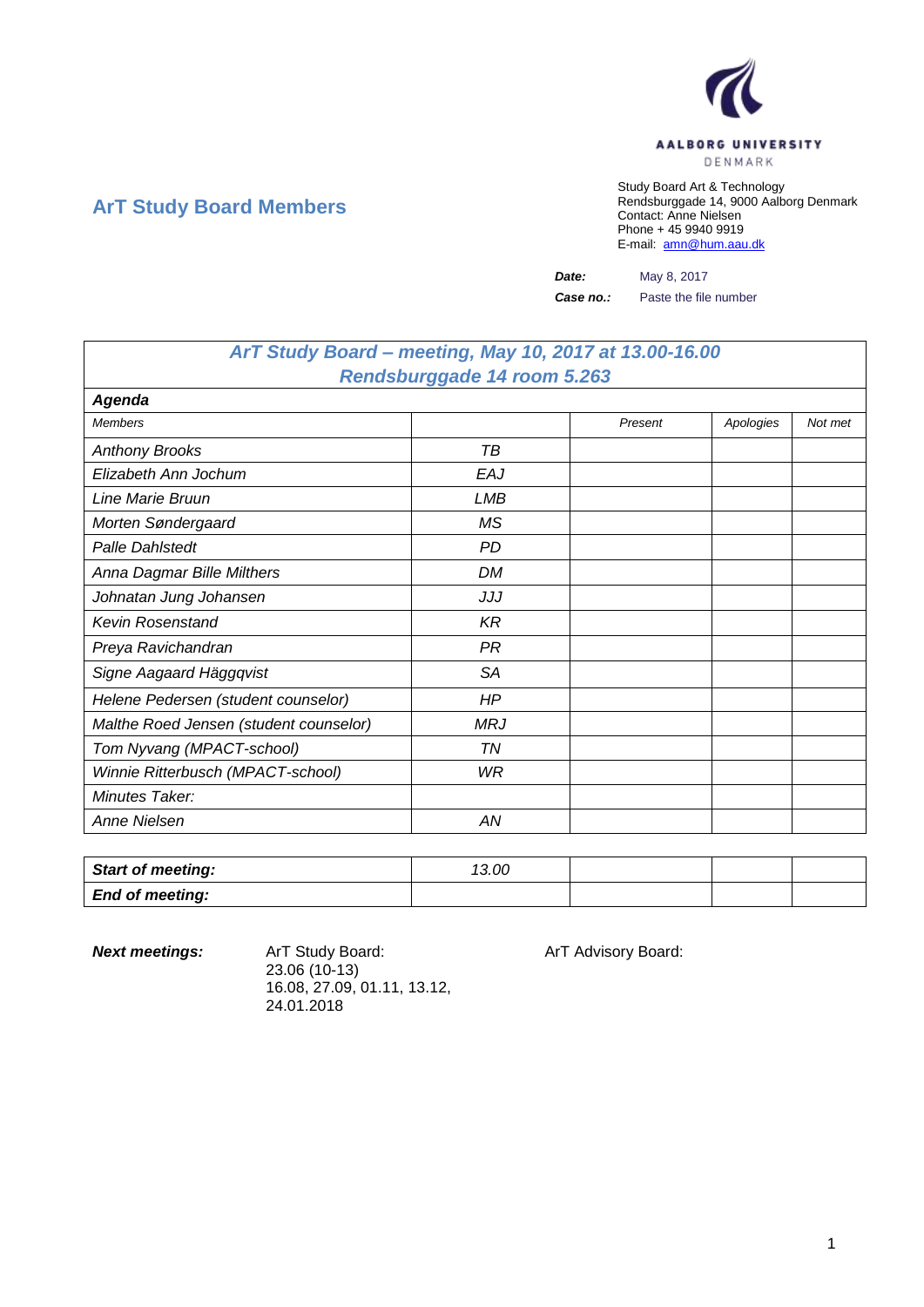

| Items: | Subject:                                                                                                                                          |
|--------|---------------------------------------------------------------------------------------------------------------------------------------------------|
| 1.     | Approval of Agenda 10.05.2017                                                                                                                     |
|        |                                                                                                                                                   |
| 2.     | Approval of Minutes 15.03.2017 and 05.04.2017                                                                                                     |
|        |                                                                                                                                                   |
| 3.     | News:                                                                                                                                             |
| 3.a.   | <b>Head of Study (LMB)</b>                                                                                                                        |
|        | <b>ERASMUS Linz</b><br>$\bullet$                                                                                                                  |
|        | Exhibition Ars Electronica 2017 - 4 project<br>$\bullet$                                                                                          |
|        | Summer Exhibition 2017 in Wet Lab                                                                                                                 |
|        | <b>Students Supervisor</b><br>Web task force group $-1st$ meeting                                                                                 |
|        | Hiring a PR employee (not Obel funding) (LMBJ/SAH)<br>$\bullet$                                                                                   |
|        | BA-party - June $22^{nd}$ , 2017                                                                                                                  |
|        |                                                                                                                                                   |
|        |                                                                                                                                                   |
| 3.b.   | <b>Students (SA)</b>                                                                                                                              |
|        |                                                                                                                                                   |
|        |                                                                                                                                                   |
| 3.c.   | <b>Students Supervisors (MRJ/HP)</b>                                                                                                              |
|        |                                                                                                                                                   |
| 3.d.   | <b>MPACT-School (TN/WRB)</b>                                                                                                                      |
|        |                                                                                                                                                   |
|        |                                                                                                                                                   |
| 4.     | White Paper for Project Work for Project Work and Checklist for Project Work (LMBJ/TB)                                                            |
|        | Discussion of possible implementation of these/similar guidelines at ArT. What are the expe-                                                      |
|        | riences of ArT2 and ArT4 of working with the White Paper? How can a checklist be imple-                                                           |
|        | mented at ArT? if the study board recommends implementation of similar formats, a set of<br>ArT-specific forms must be developed by a task force. |
|        |                                                                                                                                                   |
|        | <b>Checklist developed at KDM</b>                                                                                                                 |
|        |                                                                                                                                                   |
| 5.     | <b>Coordinator Manual (LMB)</b>                                                                                                                   |
|        | Approval of content of the manual. Please bring your suggestions for changes and additions.                                                       |
|        |                                                                                                                                                   |
|        |                                                                                                                                                   |